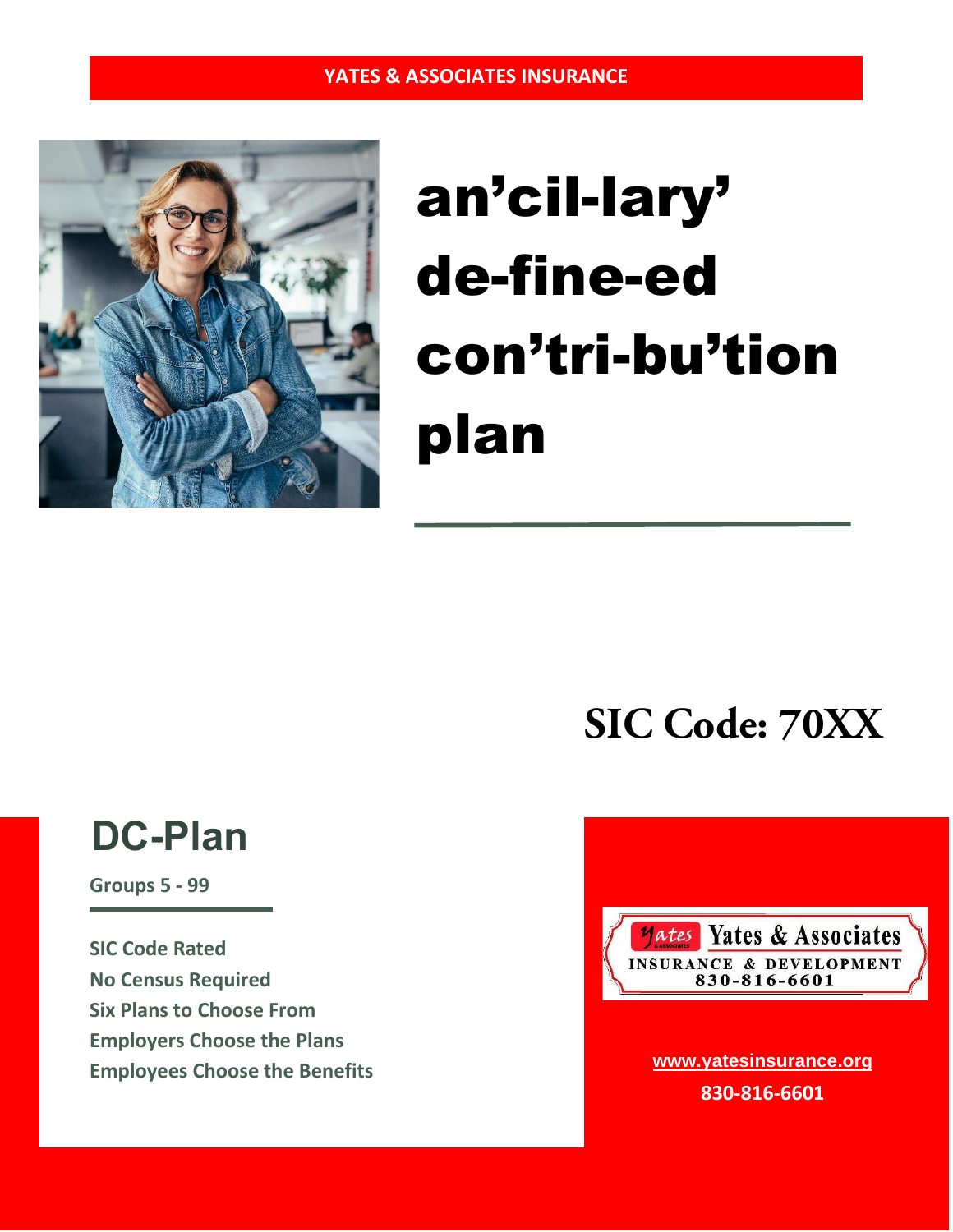# **The BenefitSource DC-Plan**

**Employers may choose any combination of:**

- **Basic Life with Accidental Death and Dismemberment (AD&D)**
- **Voluntary Life with AD&D**
- **Short Term Disability (STD)**
- **Long Term Disability (LTD)**
- **Dental**
- **Vision**

**Employers select a defined contribution amount of \$15, \$30 or \$50 per employee per month; this becomes the employers – defined contribution amount. Also, the Employer chooses the plans, one or all, giving the employees the freedom to choose only the benefits they want, and the amount.** 

*Plan Highlights: Groups 5 – 99 (except LTD: 10-99)* **Basic Life Options: \$25,000 / \$50,000 / \$100,000 100 % Participation** *When Offered* **Voluntary Life: \$25,000 up to \$250,000 Single Participant Required STD: Seven or 14-day Elimination Period 11- or 25-Week Duration Benefit 30 or 60 Percent Weekly Benefit up to a Maximum of \$1,500 Single Participant Required LTD: 60% of Monthly Salary 90- or 180-Day Elimination Periods 10+ Groups – 2 Participants Required Groups 10 – 20 \$3,000 Maximum Benefit Groups 20+ Employees Choose Either \$3,000 or \$5,000 Dental: Six Plans to Choose From Choose Any Dentist / Single Participant Required Annual Maximums from \$500 - \$2,500 Vision: \$10 Co-pays / Single Participant Required Frames & Frequency Options of 12 or 24 Months**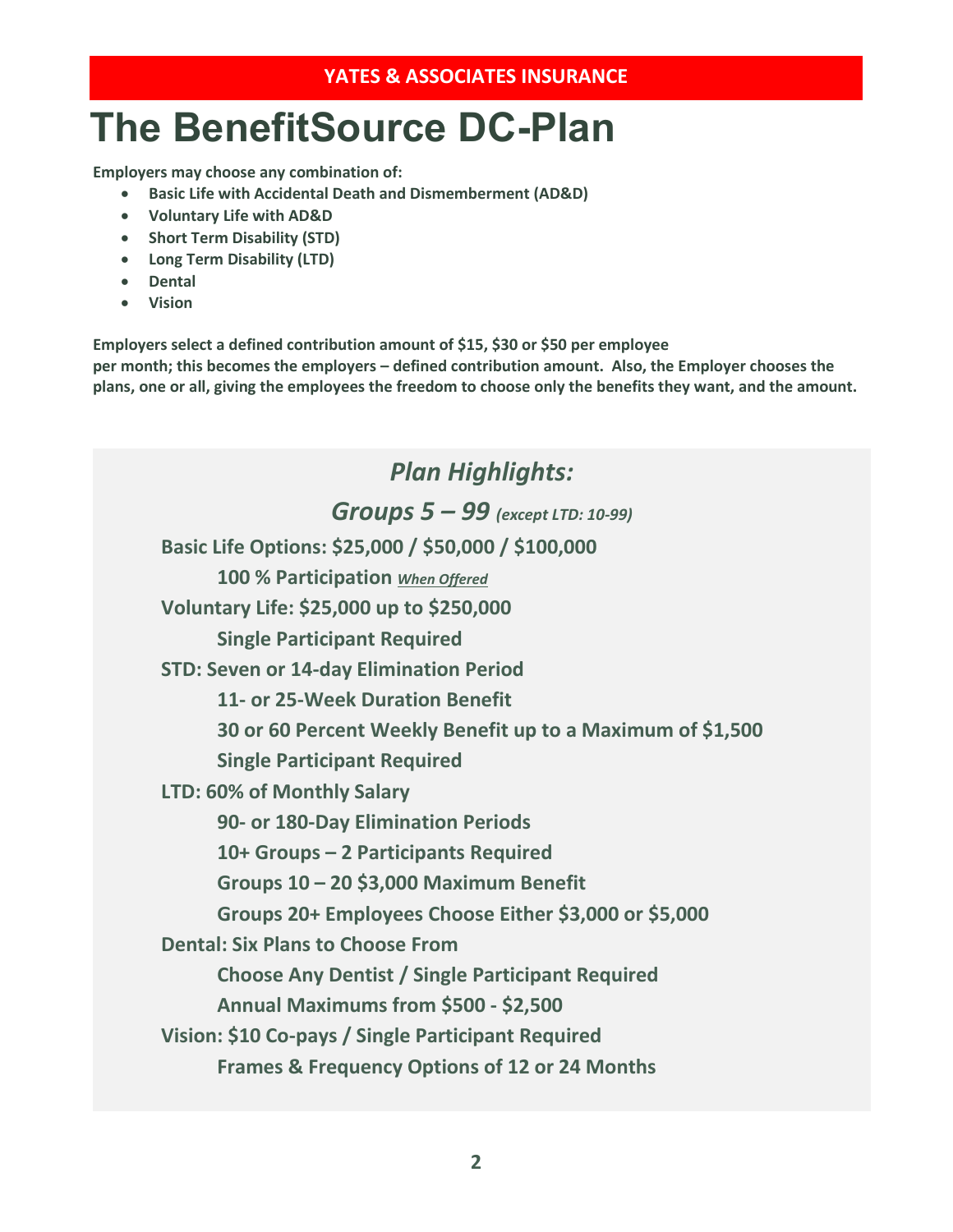# **Key DC Key DC**

**Employers understand that in order to retain quality employees, offering insurance benefits is key. Employers like easy. Employees like choice. And the Kansas City Life Insurance Company Group Benefits defined contribution plan is the key.**

**Employers select a defined contribution amount of \$15, \$30 or \$50 per employee** 

**per month and then identify which products to make available in the defined contribution platform. Employers may choose any combination of Basic Life with Accidental Death and Dismemberment (AD&D), Voluntary Life with AD&D, Short Term Disability (STD), Long Term Disability (LTD), Dental and/or Vision.**



# **Basic Life and Accidental Death and Dismemberment**

Basic Life and AD&D options are \$25,000, \$50,000 or \$100,000. All amounts are guaranteed issue. A reduction schedule will apply for employees age 65 and older. Dependent Life is also available. When Basic Life is offered, all employees must participate.



# **Voluntary Life and Accidental Death and Dismemberment**

Voluntary Life and AD&D allow employees to choose the benefit that best meets their needs. The employee benefit is offered in increments of \$25,000 to a maximum of \$250,000. Employees may also elect to enroll their dependents. The spousal benefit is offered in increments of \$12,500 to a maximum of \$125,000 or 50 percent of the employee amount, whichever is less. Increments of \$2,500 up to \$10,000 are offered for dependent children. Amounts are subject to guarantee issue limits outlined in the proposal.



# **Short Term Disability**

For STD, employers choose between either seven-day or 14-day elimination periods for both accident and illness and between 11- and 25-week benefit durations. Employees who enroll will choose between either a 30 or 60 percent weekly benefit to a maximum of \$1,500.



# **Long Term Disability**

LTD, when offered, is a 60 percent of monthly salary benefit. Employers will choose between 90- or 180-day elimination periods. Employers with fewer than 20 employees will have a \$3,000 maximum benefit. Employers with more than 20 employees will choose between a \$3,000 and \$5,000 maximum benefit. The benefit duration options will vary based on the nature of business but range between Social Security Normal Retirement Age and a 5-year reducing benefit duration.

### **Vision**

VSP Vision Care is the network utilized for the Vision offering. Employees will have a designated co-pay for exams and materials with the frequency of frames, every 12 or 24 months, determined at the employer-level.

#### **Dental**

Multiple options are available for Dental. From a traditional indemnity plan with a modest \$500 calendar year maximum to a robust plan which includes implants and child orthodontia along with a \$2,500 calendar year maximum. Employers may choose to offer employees a high-low, dual-choice, by offering two of the five Dental plans available from which employees will choose. All plans include the Kansas City Life Dental Alliance network of providers, though employees may choose to seek services from the provider of their choice.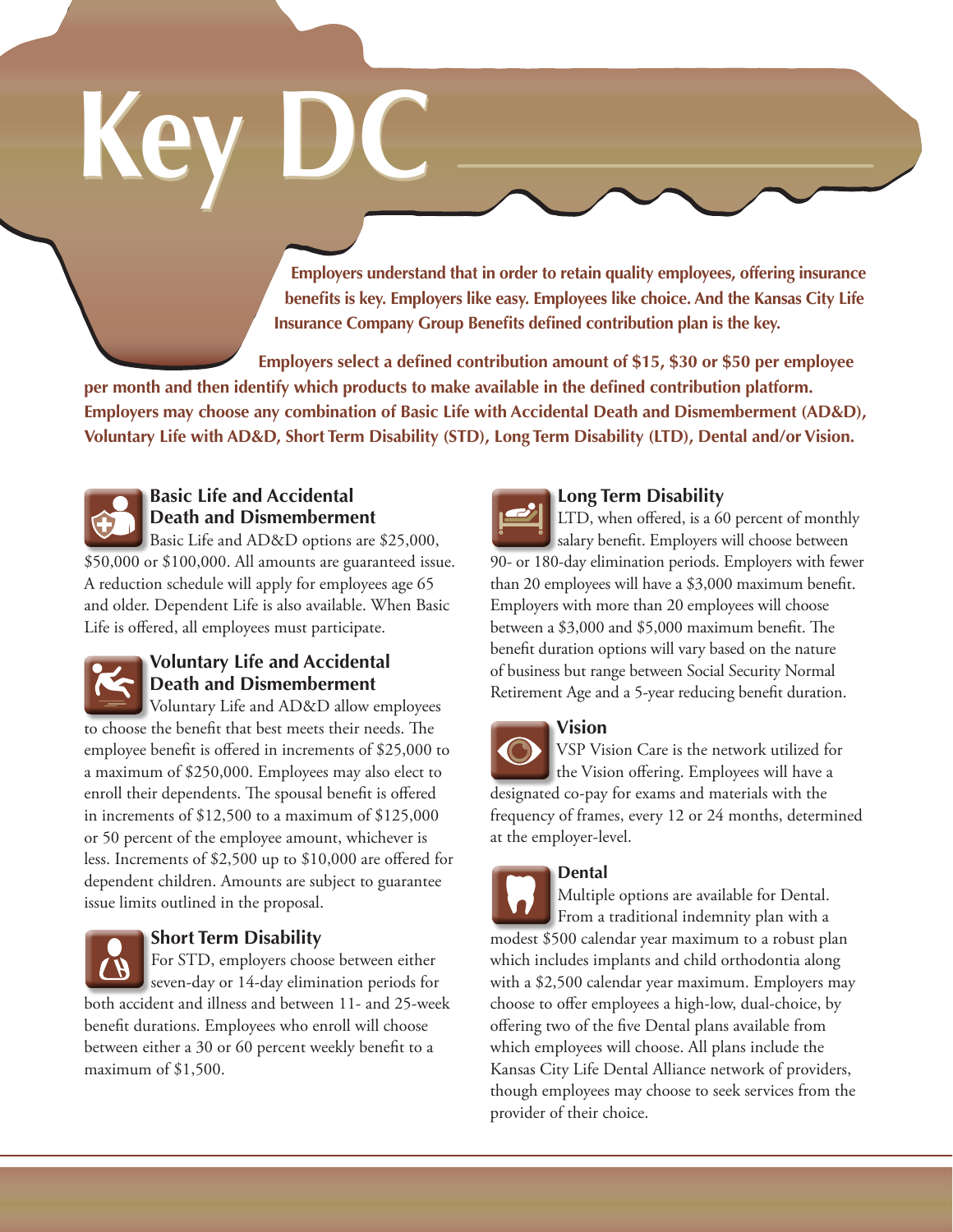# **Defined Contribution 5+**

Groups 5 – 99 / SIC Rated / In business 12+ months / Home-based 24+ months Employer selects the plans, one or all; employees choose only the benefits they want! *(This is an abbreviated overview – see proposals for more details) EE 30+ Hours per week*



#### **Employer – Chose contribution amount and benefits to be included in the Defined Contribution**

Employer Contribution Per Employee (choose one)  $\Box$ \$0  $\Box$ \$15  $\Box$ \$30  $\Box$ \$50 *2-year rate guarantee except dental* 

#### **Basic Life & AD&D – Choose One Amount - Guarantee Issue – When Offered Requires 100% Participation**

 $\Box$  \$25,000  $\Box$  \$50,000  $\Box$  \$100,000 Spouse: \$5,000 Children: 14 days to six months \$100, six months and over \$5,000 Everplans\* & Value-Added Services Included (\* may not be in all states)

#### **Voluntary Life & AD&D - Guarantee Issue up to \$100,000 – Requires One Enrollee**

- \$25,000 \$250,000 *\$100,000 Guarantee Issue* age 64 and under during initial enrollment *(Enrollee's age 65 and over the amount is \$25,000)*
	- Spouse guarantee issue lesser of 50% of employee amount or \$25,000
	- Child(ren) coverage option: \$10,000
	- Benefit amounts over \$100,000 require simplified underwriting

#### **Short Term Disability – Choose One Plan - Guarantee Issue - Requires One Enrollee**

| $\Box$ Employer Chooses One Plan                  |                       | Plan 1     | Plan 2       | Plan 3              | Plan 4     |
|---------------------------------------------------|-----------------------|------------|--------------|---------------------|------------|
| Maternity is Covered                              | Accident / Sickness   | 8 Days     | 8 Days       | 15 Days             | 15 Days    |
| as any other Illness<br>12 X 12 Pre-X Limitations | <b>Benefit Amount</b> | 60% or 30% | 60% or 30%   | 60% or 30%          | 60% or 30% |
|                                                   | <b>Weekly Benefit</b> | \$1,500    | \$1,500      | \$1,500             | \$1,500    |
|                                                   | Maximum Benefit       | 12 – Weeks | $25 - Weeks$ | $11 - \text{Weeks}$ | 24 – Weeks |

#### **Long Term Disability -** *Groups of 10+* **- Guarantee Issue - Requires Two Enrollee's**

 $\Box$  10-20 EE's - 60% up to \$3,000 Monthly

- $\Box$  20-99 EE's 60% up to \$3,000 or \$5,000 Monthly
- Benefit Duration: 2 years / 5 years / SSNRA SIC determination
- Elimination Period: 90 or 180 days
- Definition of Disability: 24 months own OCC

#### Dental - Choose One Plan - Requires One Enrollee - Choose Any Dentist – Discount Vison / Hearing Included

|                                           | Plan 1                      | Plan 2   | Plan $3/6$                    | Plan 4              | Plan <sub>5</sub>                  |
|-------------------------------------------|-----------------------------|----------|-------------------------------|---------------------|------------------------------------|
| <b>Type I Preventive</b>                  | 100% I/O                    | 100% I/O | 100% I/O                      | 100% I/O            | 100% I/O                           |
| Type 2 Basic                              | 80% I/O                     | 80% I/O  | 80% I/O                       | 80% I/O             | 80% O<br>90%                       |
| Type 3 Major                              | 50% I/O                     | 50% I/O  | 50% I/O                       | 50% I/O             | 50% O<br>60%                       |
| Type 4 Ortho                              | N/A                         | N/A      | N/A                           | $50\%$ Up to age 19 | $50\%$ Up to age 19                |
| Deductible                                | \$50X3                      | \$50X3   | \$50 X 3 / \$100 LT           | \$50X3              | \$50X3                             |
| Annual Maximum                            | \$500                       | \$1,000  | \$1,500                       | \$2,000 / \$1,000   | \$2,500 / \$2,000                  |
| $\sim$ $\sim$ $\sim$ $\sim$ $\sim$ $\sim$ | $\sim$ $\sim$ $\sim$ $\sim$ | - - - -  | <u>_ _ .</u><br>$\sim$ $\sim$ |                     | $\sim$ $\sim$ $\sim$<br>$\sim$ $-$ |

I/O I – Inn Network O – Out of Network / 90<sup>th</sup> UCR • Endo & Perio Type 2 Plans 2-6 • Type 3 Plan 1 • Implants Type 3 Plans 2-5 Waiting periods apply to groups without prior coverage  $*12$  months major  $*24$  months orthodontia

#### **Vision – Requires One Enrollee – Offered Through VSP**

Wait Periods  $\Box$  12/12/12  $\Box$  12/12/24  $\bullet$  \$10 Co-Pay  $\bullet$  Frames Allowance \$150  $\bullet$  Contacts \$130

How to obtain a quote visit: www.yatesinsurance.com */ Defined Contribution / DC Plan Group Quotes*

- When a case is sold, please check all the above boxes that your group is requesting coverage for
- Submit this form along with the KCL Group Master Application. Please proved the following:
- Group SIC Code Number of eligible employees.
- $\Box$  New group dental coverage  $\Box$  Takeover dental coverage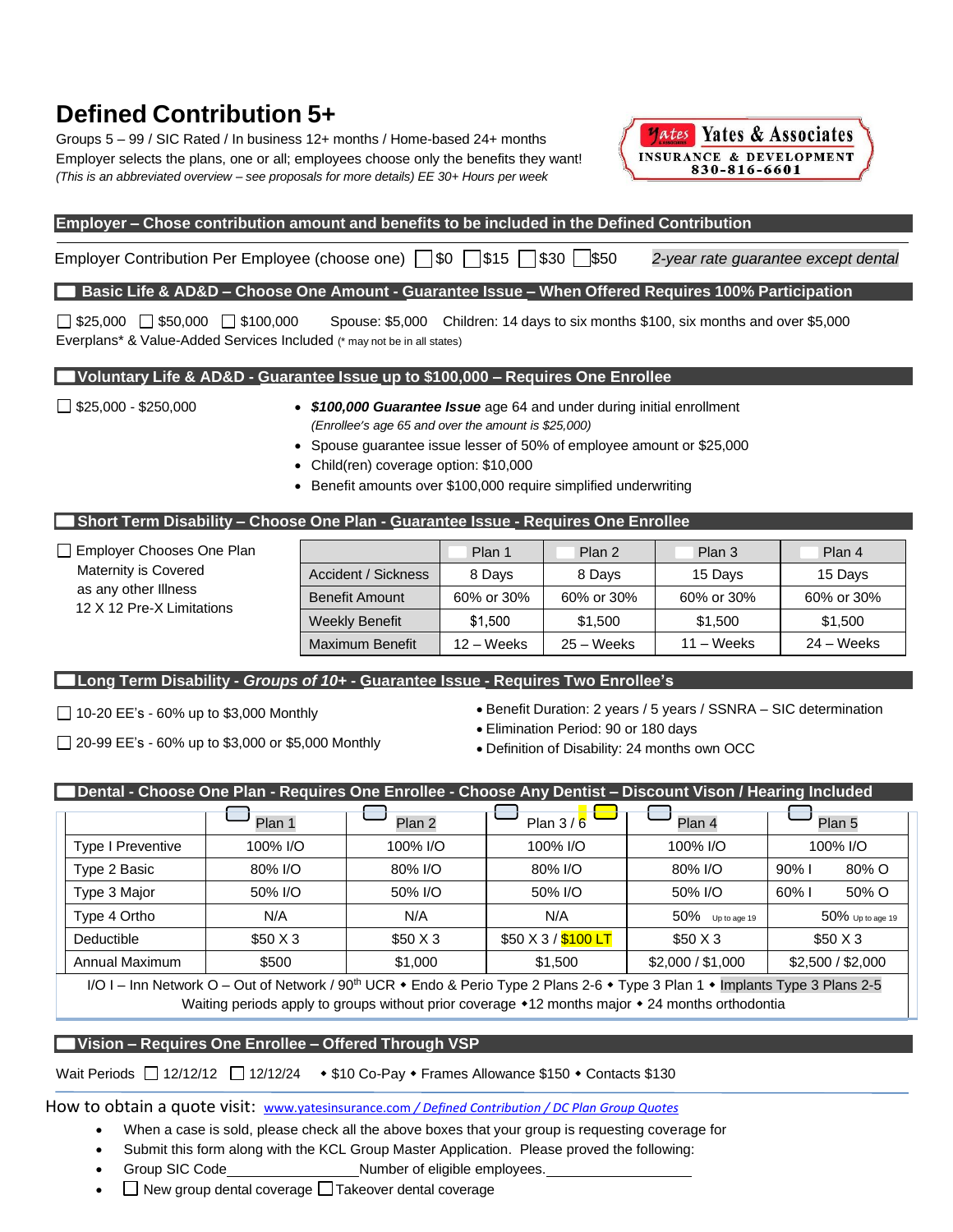# **National MGA Defined Contribution Dental Plans/Rates from Kansas City Life**

|                        | Plan 1      |                        | Plan 2     |                        | Plan 3     |                        |  |
|------------------------|-------------|------------------------|------------|------------------------|------------|------------------------|--|
| Product Type           |             | Voluntary/ER Sponsored |            | Voluntary/ER Sponsored |            | Voluntary/ER Sponsored |  |
|                        | <b>INN</b>  | <b>OON</b>             | <b>INN</b> | <b>OON</b>             | <b>INN</b> | <b>OON</b>             |  |
| Type I (Preventative)  | 100         | 100                    | 100        | 100                    | 100        | 100                    |  |
| Type 2 (Basic)         | 80          | 80                     | 80         | 80                     | 80         | 80                     |  |
| Type 3 (Major)         | 50          | 50                     | 50         | 50                     | 50         | 50                     |  |
| Type 4 (Child Ortho)   | None        | None                   | None       | None                   | None       | None                   |  |
| Deductible             | \$50        | \$50                   | \$50       | \$50                   | \$50       | \$50                   |  |
| Type 1 Ded Waived      | yes         | yes                    | yes        | yes                    | yes        | yes                    |  |
| Per Family Deductible  | \$150       | \$150                  | \$150      | \$150                  | \$150      | \$150                  |  |
| Endo                   | Type 3      | Type 3                 | Type 2     | Type 2                 | Type 2     | Type 2                 |  |
| Perio                  | Type 3      | Type 3                 | Type 2     | Type 2                 | Type 2     | Type 2                 |  |
| Oral Surgery           | Type 3      | Type 3                 | Type 3     | Type 3                 | Type 3     | Type 3                 |  |
| Implants               | Not Covered | Not Covered            | Type 3     | Type 3                 | Type 3     | Type 3                 |  |
| Annual Maximum         | \$500       | \$500                  | \$1,000    | \$1,000                | \$1,500    | \$1,500                |  |
| Ortho Maximum          | N/A         | N/A                    | N/a        | N/A                    | N/A        | N/A                    |  |
| <b>Waiting Periods</b> | 0/0/12/NA   | 0/0/12/NA              | 0/0/12/NA  | 0/0/12/NA              | 0/0/12/NA  | 0/0/12/NA              |  |
| <b>UCR</b>             |             | 90th                   |            | 90th                   |            | 90th                   |  |

| Base Rates@ .95 AF     | Plan 1                 |            | Plan 2                 |            | Plan 3                 |                |
|------------------------|------------------------|------------|------------------------|------------|------------------------|----------------|
| E                      |                        | \$23.94    | \$27.53                |            | \$30.83                |                |
| ES                     | \$48.71                |            | \$56.02                |            |                        | \$62.74        |
| EC                     | \$62.11                |            | \$68.13                |            |                        | \$76.30        |
| F                      | \$91.05                |            | \$104.70               |            | \$117.27               |                |
|                        |                        | Plan 4     | Plan 5                 |            | Plan 6                 |                |
| <b>Product Type</b>    | Voluntary/ER Sponsored |            | Voluntary/ER Sponsored |            | Voluntary/ER Sponsored |                |
|                        | <b>INN</b>             | <b>OON</b> | <b>INN</b>             | <b>OON</b> | <b>INN</b>             | <b>OON</b>     |
| Type I (Preventative)  | 100                    | 100        | 100                    | 100        | 100                    | 100            |
| Type 2 (Basic)         | 80                     | 80         | 90                     | 80         | 80                     | 80             |
| Type 3 (Major)         | 50                     | 50         | 60                     | 50         | 50                     | 50             |
| Type 4 (Child Ortho)   | 50                     | 50         | 50                     | 50         | None                   | None           |
| Deductible             | \$50                   | \$50       | \$50                   | \$50       | \$100 Lifetime         | \$100 Lifetime |
| Type 1 Ded Waived      | yes                    | yes        | yes                    | yes        | yes                    | yes            |
| Per Family Deductible  | \$150                  | \$150      | \$150                  | \$150      | N/A                    | N/A            |
| Endo                   | Type 2                 | Type 2     | Type 2                 | Type 2     | Type 2                 | Type 2         |
| Perio                  | Type 2                 | Type 2     | Type 2                 | Type 2     | Type 2                 | Type 2         |
| Oral Surgery           | Type 3                 | Type 3     | Type 3                 | Type 3     | Type 3                 | Type 3         |
| Implants               | Type 3                 | Type 3     | Type 3                 | Type 3     | Type 3                 | Type 3         |
| Annual Maximum         | \$2,000                | \$2,000    | \$2,500                | \$2,500    | \$1,500                | \$1,500        |
| Ortho Maximum          | \$1,000                | 1000       | \$2,000                | \$2,000    | N/A                    | N/A            |
| <b>Waiting Periods</b> | 0/0/12/24              | 0/0/12/24  | 0/0/12/24              | 0/0/12/24  | 0/0/12/NA              | 0/0/12/NA      |
| <b>UCR</b>             |                        | 90th       |                        | 90th       |                        | 90th           |

| Base Rates@ .95 AF | Plan 4   | Plan 5   | Plan 6   |
|--------------------|----------|----------|----------|
|                    | \$32.69  | \$34.97  | \$30.83  |
| ES.                | \$66.50  | \$71.16  | \$62.74  |
| EC.                | \$88.51  | \$104.45 | \$76.30  |
|                    | \$133.68 | \$156.41 | \$117.27 |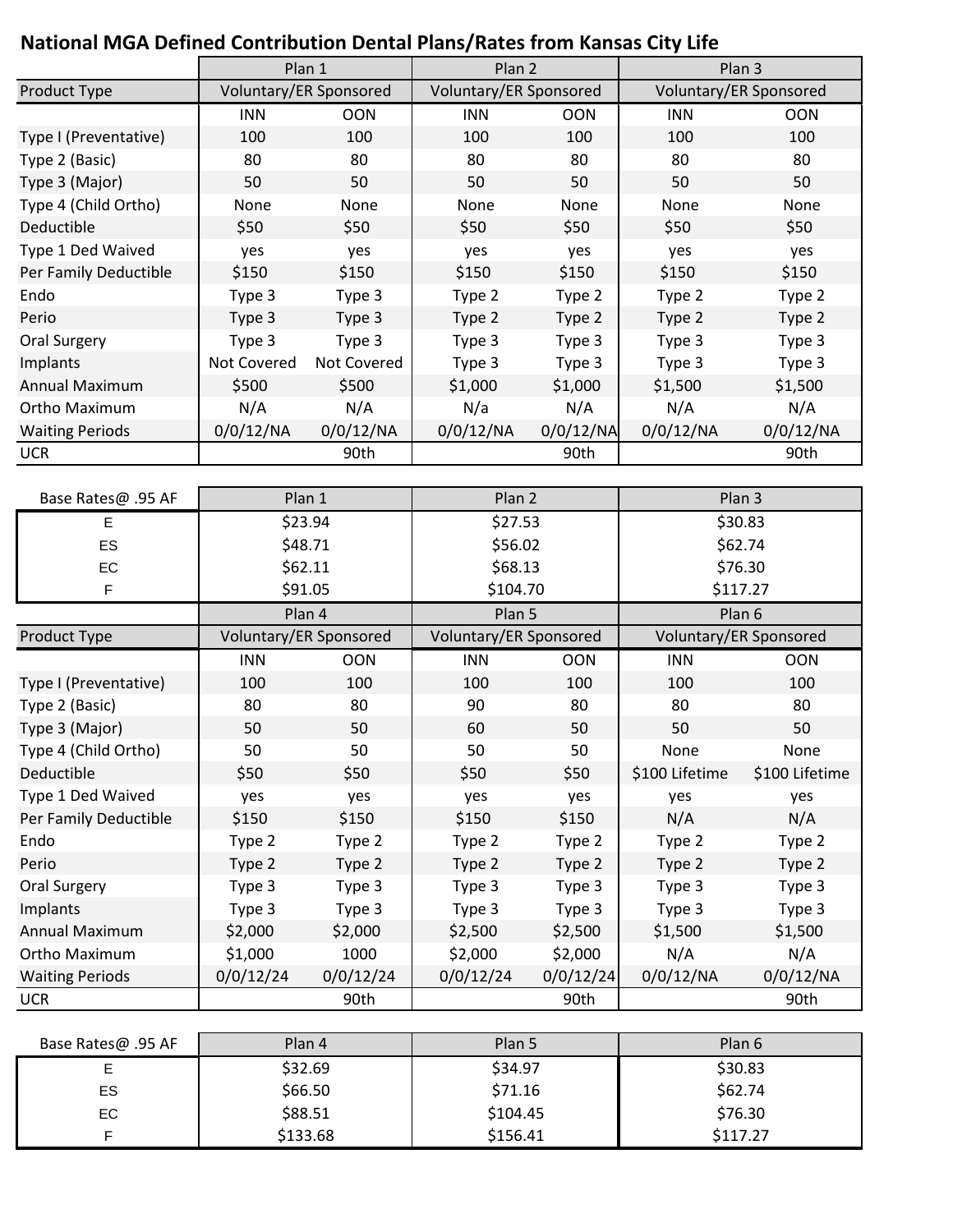#### **National MGA Defined Contribution Plan**

Proposed For: **Groups located in Montana, Oklahoma, South Dakota, Texas and Wyoming**

SIC Industry Category: **A**

Effective Dates: **4/1/2019 – 1/1/2020**

Eligibility: **Full-time employees working 30 hours/week**

Dependent Eligibility: **Spouse and unmarried children up to age 26 - Could vary depending on state requirements.**

Plan: **1**

| Benefits:             | In-Network(INN)<br>Deductible+     | Out-Of-Network<br>(OON) Deductible+                  | <b>INN</b><br>Coinsurance | <b>OON</b><br>Coinsurance | <b>Covered Services</b>                                                                                                                                                                                                | Waiting<br>Period $+$ |
|-----------------------|------------------------------------|------------------------------------------------------|---------------------------|---------------------------|------------------------------------------------------------------------------------------------------------------------------------------------------------------------------------------------------------------------|-----------------------|
| *Preventive<br>Type I | None                               | None                                                 | 100%                      | 100%                      | <b>Routine Exams</b><br>Bitewing (one set per 12 months)<br>X-Rays (one complete series per 60 months)<br>Prophylaxis<br><b>Sealants</b><br><b>Flouride Treatments</b><br>Space Maintainers<br>Periodontal Maintenance | None                  |
| *Basic<br>Type II     | \$50 Annual<br>Deductible Maximum: | \$50 Annual<br>3 X Individual<br>combined with Major | 80%                       | 80%                       | Anesthesia<br><b>Palliative Treatment</b><br><b>Tissue Conditioning</b><br>Restorative<br>Extractions<br>Oral Cancer Screening                                                                                         | None                  |
| *Major<br>Type III    | \$50 Annual<br>Deductible Maximum: | \$50 Annual<br>3 X Individual<br>combined with Basic | 50%                       | 50%                       | Oral Surgery<br>Endodontics<br>Periodontics<br>Periodontic Surgery<br>Crowns, Inlays, and Onlays<br><b>Prosthetics</b><br>Denture and Crown Repair                                                                     | 12 months             |
|                       | Annual Maximum (Type I, II & III): |                                                      |                           |                           | \$500 INN calendar year maximum per person   \$500 OON calendar year maximum per person                                                                                                                                |                       |

\*The above lists are not inclusive of all services covered. The certificate of coverage will outline all benefits.

+This plan assumes takeover credit. New enrollees will be subject to any applicable benefit waiting periods.

#### **Monthly Rates**

Employee Only: \$23.94 Employee + Spouse: \$48.71 Employee + Child/ren: \$65.38 Family: \$91.05

• Rates are guaranteed for 12 months following the effective date.

• Proposal assumes coverage is 0% employer paid and requires a minimum of 1 enrolled employee.

• This plan pays at the 90th percentile.

• Dental Reserve Account allows enrollees to save a portion of the Annual Maximum to utilize in the future when benefit requirements are met.

• Kansas City Life Dental Alliance providers may be found at [www.kclgroupbenefits.com/DentalProvidersSearch](http://www.kclgroupbenefits.com/DentalProvidersSearch)

• Group must have been in business for one year.

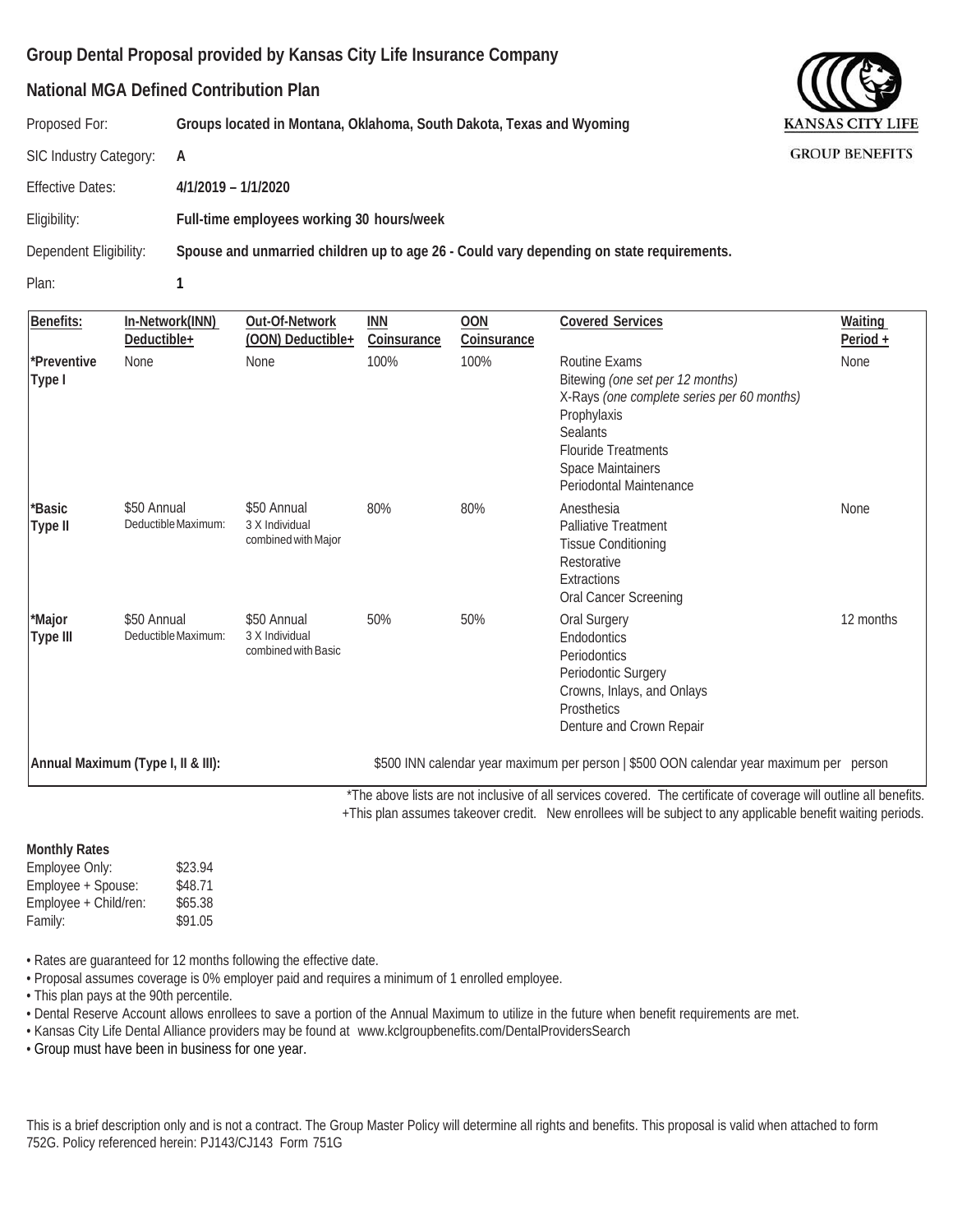#### **National MGA Defined Contribution Plan**

Proposed For: **Groups located in Montana, Oklahoma, South Dakota, Texas and Wyoming**

SIC Industry Category: **A**

Effective Dates: **4/1/2019 – 1/1/2020**

Eligibility: **Full-time employees working 30 hours/week**

Dependent Eligibility: **Spouse and unmarried children up to age 26 - Could vary depending on state requirements.**

Plan: **2**

| Benefits:              | In-Network(INN)<br>Deductible+     | Out-Of-Network<br>(OON) Deductible+                  | INN<br>Coinsurance | <b>OON</b><br>Coinsurance | <b>Covered Services</b>                                                                                                                                                                                                            | Waiting<br>Period + |
|------------------------|------------------------------------|------------------------------------------------------|--------------------|---------------------------|------------------------------------------------------------------------------------------------------------------------------------------------------------------------------------------------------------------------------------|---------------------|
| *Preventive<br> Type I | None                               | None                                                 | 100%               | 100%                      | Routine Exams<br>Bitewing (one set per 12 months)<br>X-Rays (one complete series per 60 months)<br>Prophylaxis<br><b>Sealants</b><br><b>Flouride Treatments</b><br>Space Maintainers<br>Periodontal Maintenance                    | None                |
| *Basic<br>Type II      | \$50 Annual<br>Deductible Maximum: | \$50 Annual<br>3 X Individual<br>combined with Major | 80%                | 80%                       | Anesthesia<br><b>Palliative Treatment</b><br><b>Tissue Conditioning</b><br>Restorative<br>Extractions<br>Endodontics<br>Periodontics<br>Periodontic Surgery<br>Oral Cancer Screening                                               | None                |
| *Major<br>Type III     | \$50 Annual<br>Deductible Maximum: | \$50 Annual<br>3 X Individual<br>combined with Basic | 50%                | 50%                       | Oral Surgery<br>Crowns, Inlays, and Onlays<br>Prosthetics<br>Denture and Crown Repair<br>Implants                                                                                                                                  | 12 months           |
|                        | Annual Maximum (Type I, II & III): |                                                      |                    |                           | \$1,000 INN calendar year maximum per person   \$1,000 OON calendar year maximum per person                                                                                                                                        |                     |
|                        |                                    |                                                      |                    |                           | *The above lists are not inclusive of all services covered. The certificate of coverage will outline all benefits.<br>+This plan assumes takeover credit. New enrollees will be subject to any applicable benefit waiting periods. |                     |
| <b>Monthly Rates</b>   |                                    |                                                      |                    |                           |                                                                                                                                                                                                                                    |                     |

Employee Only: \$27.53 Employee + Spouse: \$56.02 Employee + Child/ren: \$68.13 Family: \$104.70

• Rates are guaranteed for 12 months following the effective date.

• Proposal assumes coverage is 0% employer paid and requires a minimum of 1 enrolled employee.

• This plan pays at the 90th percentile.

• Dental Reserve Account allows enrollees to save a portion of the Annual Maximum to utilize in the future when benefit requirements are met.

• Kansas City Life Dental Alliance providers may be found at [www.kclgroupbenefits.com/DentalProvidersSearch](http://www.kclgroupbenefits.com/DentalProvidersSearch)

• Group must have been in business for one year.

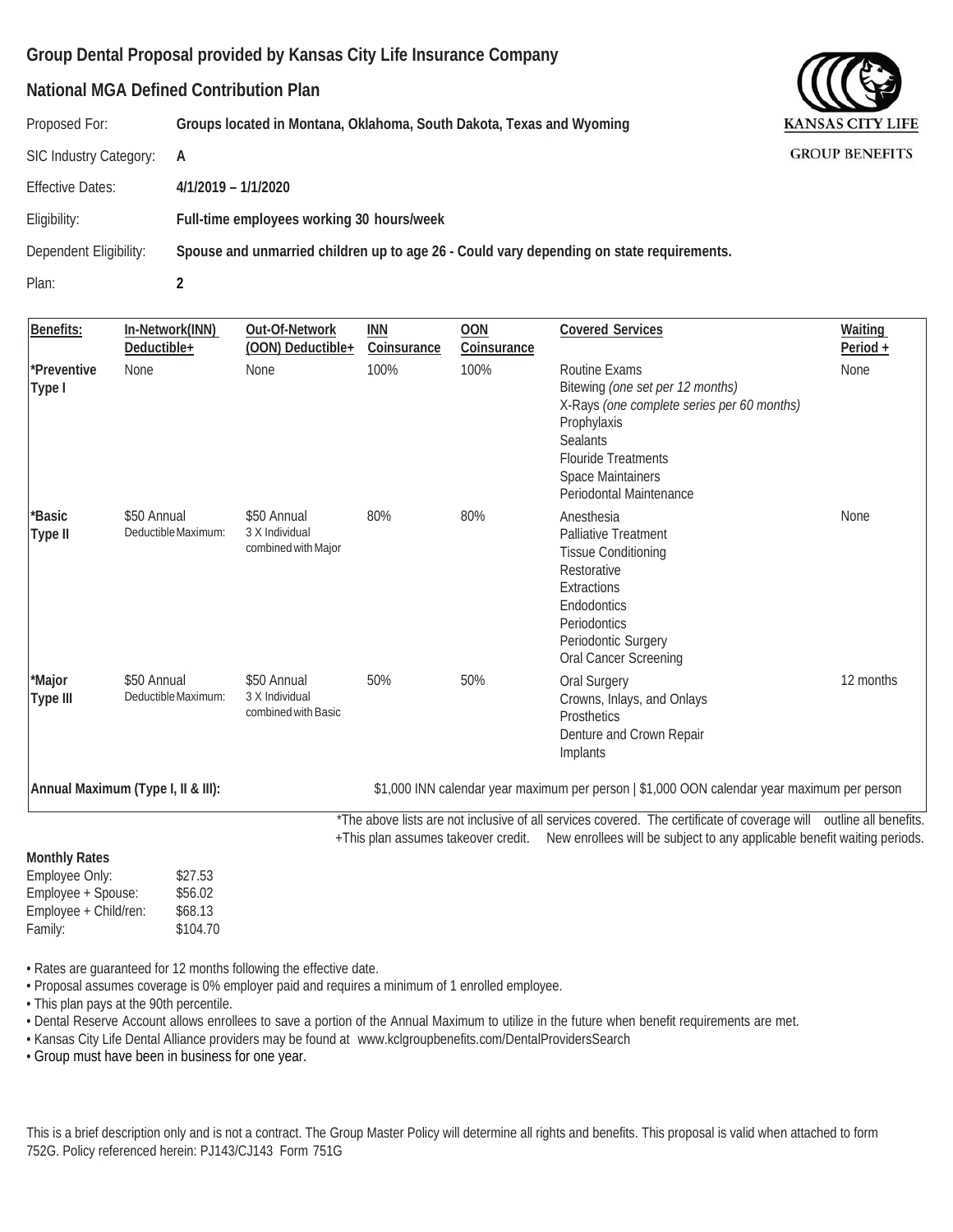#### **National MGA Defined Contribution Plan**

Proposed For: **Groups located in Montana, Oklahoma, South Dakota, Texas and Wyoming**

SIC Industry Category: **A**

Effective Dates: **4/1/2019 – 1/1/2020**

Eligibility: **Full-time employees working 30 hours/week**

Dependent Eligibility: **Spouse and unmarried children up to age 26 - Could vary depending on state requirements.**

Plan: **3**

| Benefits:             | In-Network(INN)<br>Deductible+     | Out-Of-Network<br>(OON) Deductible+                  | <b>INN</b><br>Coinsurance | <b>OON</b><br>Coinsurance | <b>Covered Services</b>                                                                                                                                                                                         | Waiting<br>Period + |
|-----------------------|------------------------------------|------------------------------------------------------|---------------------------|---------------------------|-----------------------------------------------------------------------------------------------------------------------------------------------------------------------------------------------------------------|---------------------|
| *Preventive<br>Type I | <b>None</b>                        | <b>None</b>                                          | 100%                      | 100%                      | Routine Exams<br>Bitewing (one set per 12 months)<br>X-Rays (one complete series per 60 months)<br>Prophylaxis<br><b>Sealants</b><br><b>Flouride Treatments</b><br>Space Maintainers<br>Periodontal Maintenance | None                |
| *Basic<br>Type II     | \$50 Annual<br>Deductible Maximum: | \$50 Annual<br>3 X Individual<br>combined with Major | 80%                       | 80%                       | Anesthesia<br><b>Palliative Treatment</b><br><b>Tissue Conditioning</b><br>Restorative<br>Extractions<br>Endodontics<br>Periodontics<br>Periodontic Surgery<br>Oral Cancer Screening                            | None                |
| *Major<br>Type III    | \$50 Annual<br>Deductible Maximum: | \$50 Annual<br>3 X Individual<br>combined with Basic | 50%                       | 50%                       | Oral Surgery<br>Crowns, Inlays, and Onlays<br>Prosthetics<br>Denture and Crown Repair<br>Implants                                                                                                               | 12 months           |
|                       | Annual Maximum (Type I, II & III): |                                                      |                           |                           | \$1,500 INN calendar year maximum per person   \$1,500 OON calendar year maximum per person<br>*The ghous ligts are not includive of all compass covered. The certificate of coverage will outline all benefite |                     |

The above lists are not inclusive of all services covered. The certificate of coverage will outline all benefits. +This plan assumes takeover credit. New enrollees will be subject to any applicable benefit waiting periods.

**Monthly Rates** Employee Only: \$30.83 Employee + Spouse: \$62.74 Employee + Child/ren: \$76.30 Family: \$117.27

• Rates are guaranteed for 12 months following the effective date.

• Proposal assumes coverage is 0% employer paid and requires a minimum of 1 enrolled employee.

• This plan pays at the 90th percentile.

• Dental Reserve Account allows enrollees to save a portion of the Annual Maximum to utilize in the future when benefit requirements are met.

• Kansas City Life Dental Alliance providers may be found at [www.kclgroupbenefits.com/DentalProvidersSearch](http://www.kclgroupbenefits.com/DentalProvidersSearch)

• Group must have been in business for one year.

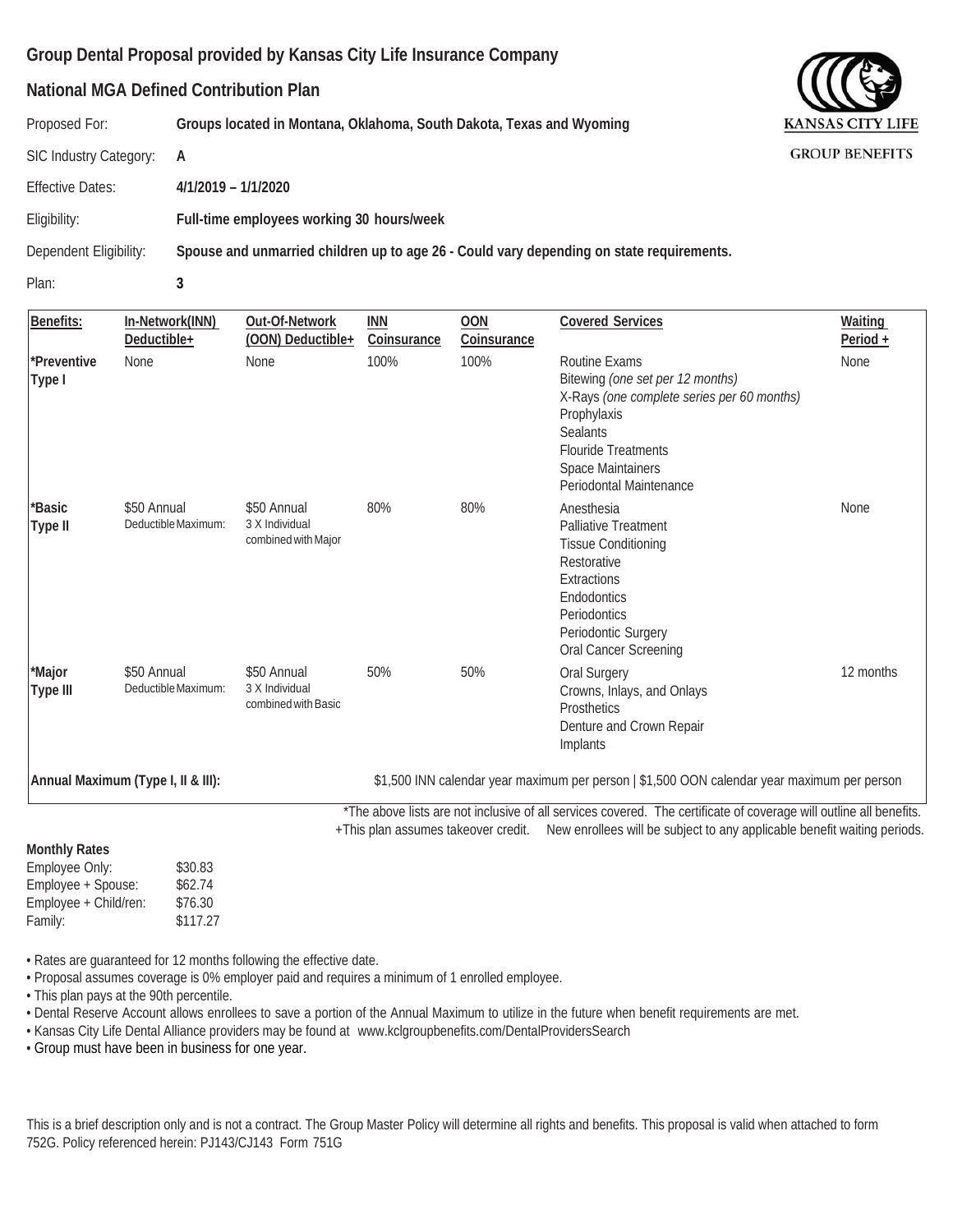#### **National MGA Defined Contribution Plan**

Proposed For: **Groups located in Montana, Oklahoma, South Dakota, Texas and Wyoming**

SIC Industry Category: **A**

Effective Dates: **4/1/2019 – 1/1/2020**

Eligibility: **Full-time employees working 30 hours/week**

Dependent Eligibility: **Spouse and unmarried children up to age 26 - Could vary depending on state requirements.**

Plan: **4**

| Benefits:                     | In-Network(INN)<br>Deductible+                                       | Out-Of-Network<br>(OON) Deductible+                  | <b>INN</b><br>Coinsurance | <b>OON</b><br>Coinsurance | <b>Covered Services</b>                                                                                                                                                                                                | Waiting<br>Period + |
|-------------------------------|----------------------------------------------------------------------|------------------------------------------------------|---------------------------|---------------------------|------------------------------------------------------------------------------------------------------------------------------------------------------------------------------------------------------------------------|---------------------|
| *Preventive<br>Type I         | None                                                                 | None                                                 | 100%                      | 100%                      | Routine Exams<br>Bitewing (one set per 12 months)<br>X-Rays (one complete series per 60 months)<br>Prophylaxis<br><b>Sealants</b><br><b>Flouride Treatments</b><br><b>Space Maintainers</b><br>Periodontal Maintenance | None                |
| *Basic<br>Type II             | \$50 Annual<br>Deductible Maximum:                                   | \$50 Annual<br>3 X Individual<br>combined with Major | 80%                       | 80%                       | Anesthesia<br><b>Palliative Treatment</b><br><b>Tissue Conditioning</b><br>Restorative<br>Extractions<br>Endodontics<br>Periodontics<br>Periodontic Surgery<br>Oral Cancer Screening                                   | None                |
| *Major<br>Type III            | \$50 Annual<br>Deductible Maximum:                                   | \$50 Annual<br>3 X Individual<br>combined with Basic | 50%                       | 50%                       | Oral Surgery<br>Crowns, Inlays, and Onlays<br>Prosthetics<br>Denture and Crown Repair<br>Implants                                                                                                                      | 12 months           |
| <b>Orthodontia</b><br>Type IV | None                                                                 | None                                                 | 50%                       | 50%                       | Orthodontia<br>Applies to children only, under age 19                                                                                                                                                                  | 24 months           |
|                               | Annual Maximum (Type I, II & III):<br>Orthodontia Maximum (Type IV): |                                                      |                           |                           | \$2,000 INN calendar year maximum per person   \$2,000 OON calendar year maximum per person<br>\$1,000 INN lifetime per child   \$1,000 OON lifetime per child                                                         |                     |

 \*The above lists are not inclusive of all services covered. The certificate of coverage will outline all benefits. +This plan assumes takeover credit. New enrollees will be subject to any applicable benefit waiting periods.

**Monthly Rates** Employee Only: \$32.69 Employee + Spouse: \$66.50 Employee + Child/ren: \$88.51 Family: \$133.68

• Rates are guaranteed for 12 months following the effective date.

• Proposal assumes coverage is 0% employer paid and requires a minimum of 1 enrolled employee.

• This plan pays at the 90th percentile.

• Dental Reserve Account allows enrollees to save a portion of the Annual Maximum to utilize in the future when benefit requirements are met.

• Kansas City Life Dental Alliance providers may be found at [www.kclgroupbenefits.com/DentalProvidersSearch](http://www.kclgroupbenefits.com/DentalProvidersSearch)

• Group must have been in business for one year.

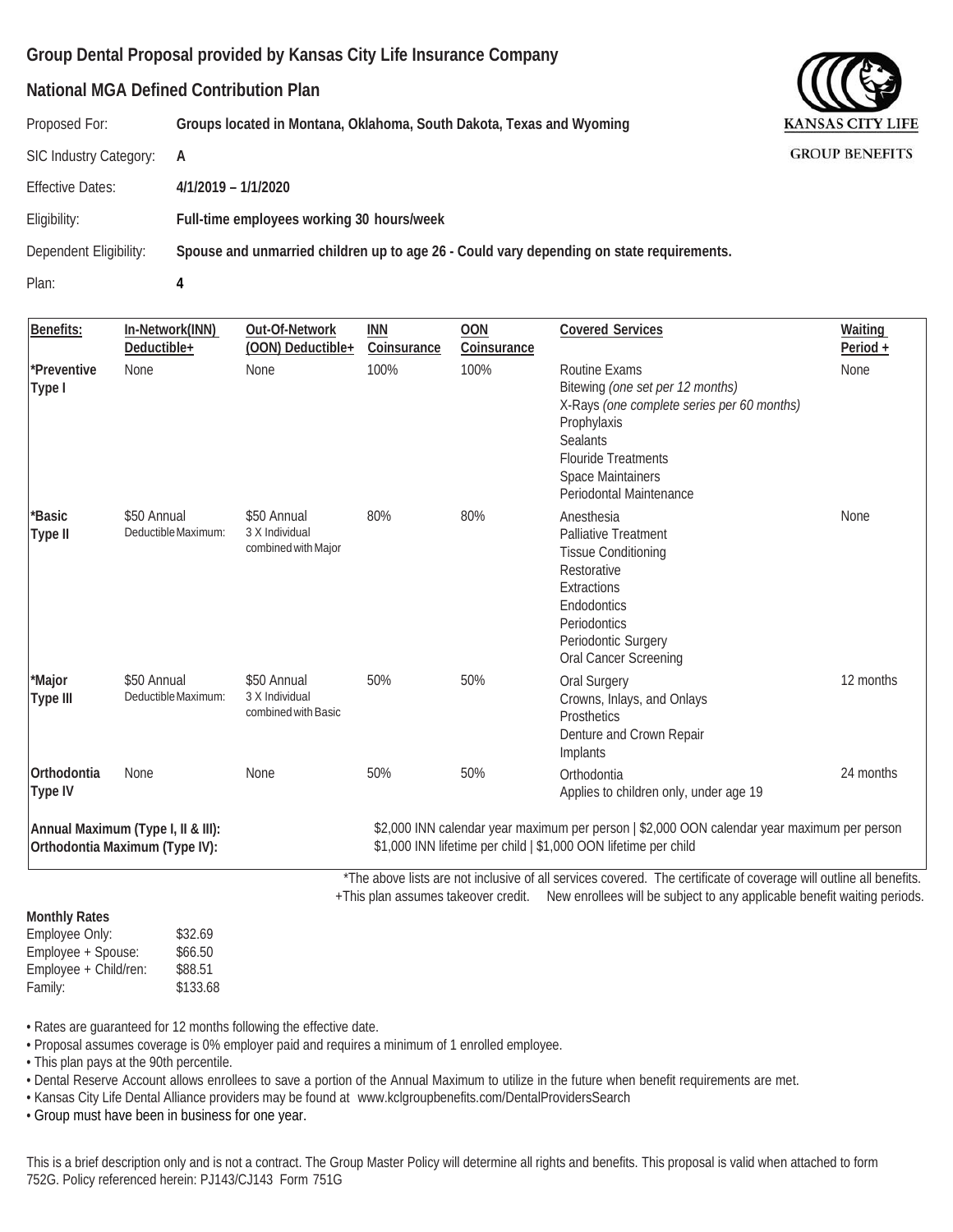#### **National MGA Defined Contribution Plan**

Proposed For: **Groups located in Montana, Oklahoma, South Dakota, Texas and Wyoming**

SIC Industry Category: **A**

Effective Dates: **4/1/2019 – 1/1/2020**

Eligibility: **Full-time employees working 30 hours/week**

Dependent Eligibility: **Spouse and unmarried children up to age 26 - Could vary depending on state requirements.**

Plan: **5**

| Benefits:                              | In-Network(INN)<br>Deductible+                                       | Out-Of-Network<br>(OON) Deductible+                  | INN<br>Coinsurance | <b>OON</b><br>Coinsurance | <b>Covered Services</b>                                                                                                                                                                                                            | Waiting<br>Period + |
|----------------------------------------|----------------------------------------------------------------------|------------------------------------------------------|--------------------|---------------------------|------------------------------------------------------------------------------------------------------------------------------------------------------------------------------------------------------------------------------------|---------------------|
| *Preventive<br>Type I                  | <b>None</b>                                                          | None                                                 | 100%               | 100%                      | Routine Exams<br>Bitewing (one set per 12 months)<br>X-Rays (one complete series per 60 months)<br>Prophylaxis<br>Sealants<br><b>Flouride Treatments</b><br>Space Maintainers<br>Periodontal Maintenance                           | None                |
| *Basic<br>Type II                      | \$50 Annual<br>Deductible Maximum:                                   | \$50 Annual<br>3 X Individual<br>combined with Major | 90%                | 80%                       | Anesthesia<br><b>Palliative Treatment</b><br><b>Tissue Conditioning</b><br>Restorative<br>Extractions<br>Endodontics<br>Periodontics<br>Periodontic Surgery<br>Oral Cancer Screening                                               | None                |
| *Major<br>Type III                     | \$50 Annual<br>Deductible Maximum:                                   | \$50 Annual<br>3 X Individual<br>combined with Basic | 60%                | 50%                       | Oral Surgery<br>Crowns, Inlays, and Onlays<br>Prosthetics<br>Denture and Crown Repair<br>Implants                                                                                                                                  | 12 months           |
| Orthodontia<br>Type IV                 | None                                                                 | None                                                 | 50%                | 50%                       | Orthodontia<br>Applies to children only, under age 19                                                                                                                                                                              | 24 months           |
|                                        | Annual Maximum (Type I, II & III):<br>Orthodontia Maximum (Type IV): |                                                      |                    |                           | \$2,500 INN calendar year maximum per person   \$2,500 OON calendar year maximum per person<br>\$2,000 INN lifetime per child   \$2,000 OON lifetime per child                                                                     |                     |
|                                        |                                                                      |                                                      |                    |                           | *The above lists are not inclusive of all services covered. The certificate of coverage will outline all benefits.<br>+This plan assumes takeover credit. New enrollees will be subject to any applicable benefit waiting periods. |                     |
| <b>Monthly Rates</b><br>Employee Only: | \$34.97                                                              |                                                      |                    |                           |                                                                                                                                                                                                                                    |                     |

Employee Only: \$34.97 Employee + Spouse: \$71.16 Employee + Child/ren: \$104.45 Family: \$156.41

• Rates are guaranteed for 12 months following the effective date.

• Proposal assumes coverage is 0% employer paid and requires a minimum of 1 enrolled employee.

• This plan pays at the 90th percentile.

• Dental Reserve Account allows enrollees to save a portion of the Annual Maximum to utilize in the future when benefit requirements are met.

• Kansas City Life Dental Alliance providers may be found at [www.kclgroupbenefits.com/DentalProvidersSearch](http://www.kclgroupbenefits.com/DentalProvidersSearch)

• Group must have been in business for one year.

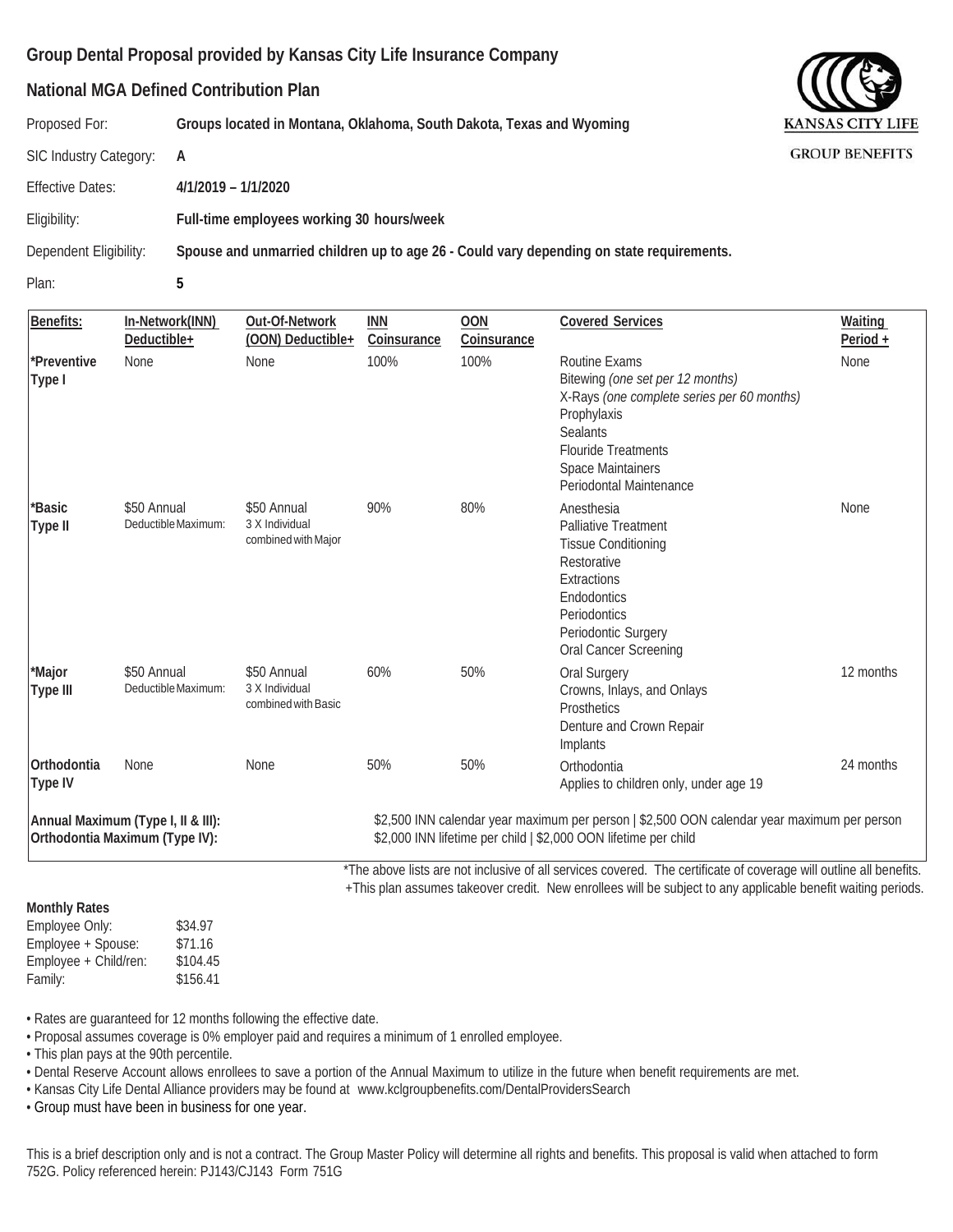#### **National MGA Defined Contribution Plan**

Proposed For: **Groups located in Montana, Oklahoma, South Dakota, Texas and Wyoming**

SIC Industry Category: **A**

Effective Dates: **4/1/2019 – 1/1/2020**

Eligibility: **Full-time employees working 30 hours/week**

Dependent Eligibility: **Spouse and unmarried children up to age 26 - Could vary depending on state requirements.**

Plan: **6**

| Benefits:             | In-Network(INN)<br>Deductible+        | Out-Of-Network<br>(OON) Deductible+ | <b>INN</b><br>Coinsurance | <b>OON</b><br>Coinsurance | <b>Covered Services</b>                                                                                                                                                                                         | Waiting<br>Period $+$ |
|-----------------------|---------------------------------------|-------------------------------------|---------------------------|---------------------------|-----------------------------------------------------------------------------------------------------------------------------------------------------------------------------------------------------------------|-----------------------|
| *Preventive<br>Type I | <b>None</b>                           | None                                | 100%                      | 100%                      | Routine Exams<br>Bitewing (one set per 12 months)<br>X-Rays (one complete series per 60 months)<br>Prophylaxis<br><b>Sealants</b><br><b>Flouride Treatments</b><br>Space Maintainers<br>Periodontal Maintenance | None                  |
| *Basic<br>Type II     | \$100 Lifetime<br>Combined with Major | \$100 Lifetime                      | 80%                       | 80%                       | Anesthesia<br>Palliative Treatment<br><b>Tissue Conditioning</b><br>Restorative<br>Extractions<br>Endodontics<br>Periodontics<br>Periodontic Surgery<br>Oral Cancer Screening                                   | <b>None</b>           |
| *Major<br>Type III    | \$100 Lifetime<br>Combined with Basic | \$100 Lifetime                      | 50%                       | 50%                       | Oral Surgery<br>Crowns, Inlays, and Onlays<br><b>Prosthetics</b><br>Denture and Crown Repair<br>Implants                                                                                                        | 12 months             |
|                       | Annual Maximum (Type I, II & III):    |                                     |                           |                           | \$1,500 INN calendar year maximum per person   \$1,500 OON calendar year maximum per person                                                                                                                     |                       |

 \*The above lists are not inclusive of all services covered. The certificate of coverage will outline all benefits. +This plan assumes takeover credit. New enrollees will be subject to any applicable benefit waiting periods.

| <b>Monthly Rates</b> |  |
|----------------------|--|
| Emnlovee Only:       |  |

Employee Only: \$30.83 Employee + Spouse: \$62.74 Employee + Child/ren: \$76.30 Family: \$117.27

• Rates are guaranteed for 12 months following the effective date.

• Proposal assumes coverage is 0% employer paid and requires a minimum of 1 enrolled employee.

• This plan pays at the 90th percentile.

• Dental Reserve Account allows enrollees to save a portion of the Annual Maximum to utilize in the future when benefit requirements are met.

• Kansas City Life Dental Alliance providers may be found at [www.kclgroupbenefits.com/DentalProvidersSearch](http://www.kclgroupbenefits.com/DentalProvidersSearch)

• Group must have been in business for one year.

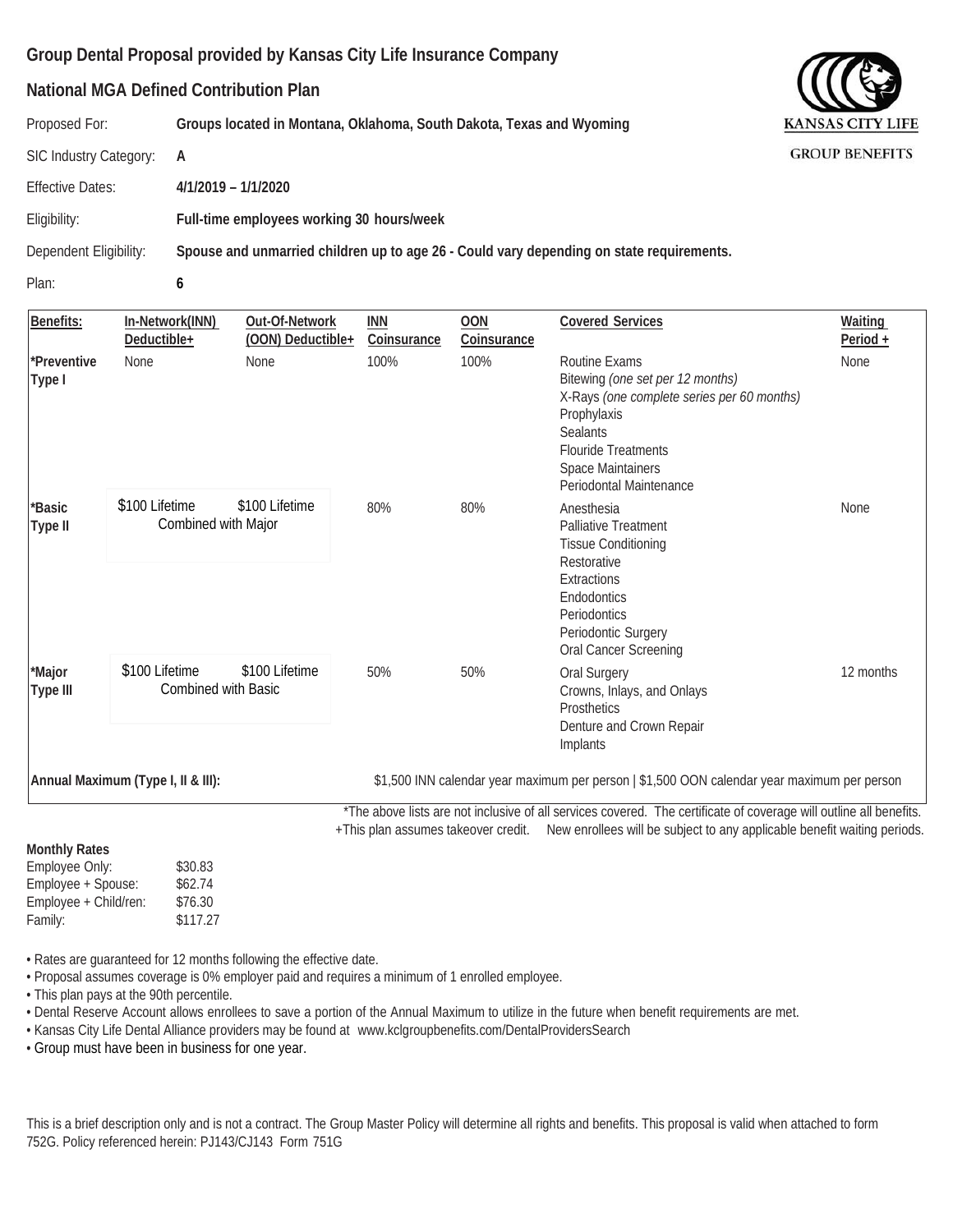Proposed For: **National MGA Defined Contribution Plan** SIC Industry Category: **A** Effective Dates: **4/1/2019 – 1/1/2020** Eligibility: **Full-time employees working 30 hours/week**

Dependent Eligibility: **Spouse and unmarried children up to age 26 - Could vary depending on state requirements.**

Plan: **1**

| <b>VSP In-Network Benefits</b>                                                                                                             |                                                                                               |  |  |
|--------------------------------------------------------------------------------------------------------------------------------------------|-----------------------------------------------------------------------------------------------|--|--|
| <b>Eve Examination</b><br>(includes contact lens<br>fitting and evaluation, if<br>applicable)                                              | Covered in full after \$10 copayment, every 12 months.                                        |  |  |
| <b>Materials</b>                                                                                                                           | \$10 copayment (applicable to spectacle lenses, frames or contact lenses)                     |  |  |
| Spectacle lenses                                                                                                                           | Standard single-vision, lined bifocal, lined trifocal, and lenticular lenses every 12 months. |  |  |
| Frames                                                                                                                                     | \$150 retail allowance toward any frame every 12 months.                                      |  |  |
| Elective contact lenses<br>(in lieu of eyeglasses)                                                                                         | \$130 allowance for contact lenses, every 12 months.                                          |  |  |
| Necessary contact lenses<br>(in lieu of eyeglasses)                                                                                        | Covered in full after \$10 copayment every 12 months.                                         |  |  |
| Out-Of-Network Reimbursement Schedule - Visit www.vsp.com for details, if you plan to see a provider other than a VSP<br>network provider. |                                                                                               |  |  |

Eye examination up to \$45; frames up to \$70; spectacle lenses (per pair) up to: single vision \$30, lined bifocal \$50, lined trifocal \$65, lenticular \$100. Elective contacts up to \$105, necessary contacts up to \$105.

#### **Monthly Rates**

| Employee Only:        | \$9.02  |
|-----------------------|---------|
| Employee + Spouse:    | \$19.14 |
| Employee + Child/ren: | \$19.29 |
| Family:               | \$30.83 |

- Rates are guaranteed for 24 months following the effective date.
- Proposal assumes coverage is 0% employer paid and requires a minimum of 1 enrolled employee.
- VSP providers may be found at: *[www.vsp.com](http://www.vsp.com/)*
- Groups must be in business a minimum of one year.

This is a brief description only and is not a contract. The Group Master Policy will determine all rights and benefits. For costs and further details of the coverage, including exclusions, any reductions or limitations and the terms under which the policy may be continued in force or discontinued, see your agent or write to the Company. The policy is cancellable or renewable at the option of the Company. The Company has the right to increase the premium rates. Coverage is not available in all states. Policy and certificate referenced: PJ147/CJ147. This proposal is complete and valid only when attached to form 12270.

VSP is a registered trademark of Vision Service Plan.